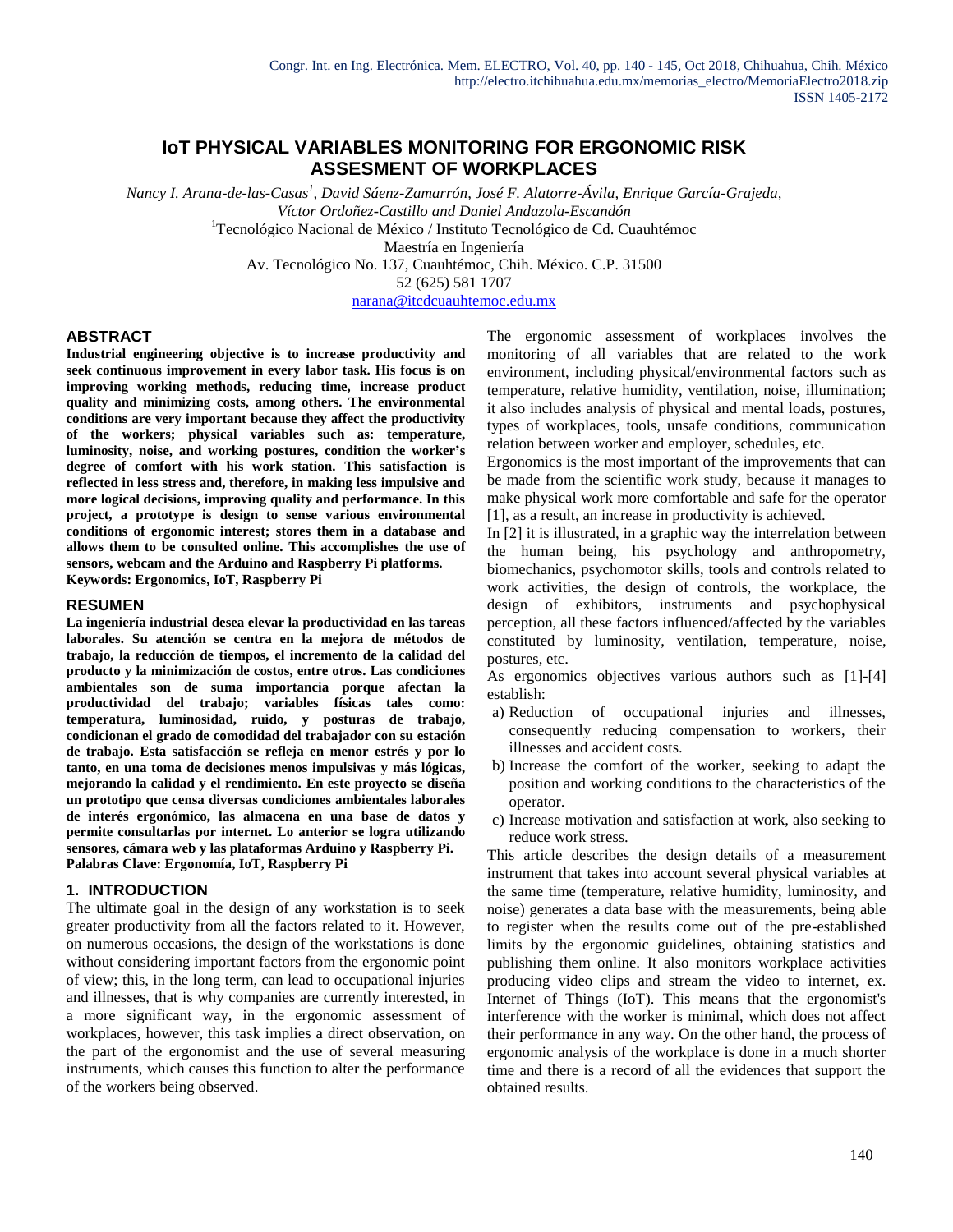# **2. ENVIRONMENTAL VARIABLES**

In [5] it is mentioned that the work environment is one of the most significant elements of clear incidence in the behavior, performance and motivation of the worker, affecting him directly in his health, performance and comfort.

In [6] it is presented a checklist of the work environment that allows in an easy way to verify the general conditions of the workplace with an ergonomic approach, to later carry out a more in-depth analysis of the different variables to issue recommendations for improvement based on the guidelines of occupational ergonomics [8]-[16]. The following Sections describe the physical variables being monitored.

# **2.1. SHT15 Temperature and Humidity Sensor**

With regard to temperature, [5] states in his Ergonomics Guide that the relationship of the effect of temperature with the physiology of the operator is as follows:

- a) At 10°C appears the physical stiffness in the extremities.
- b) At 18°C they are optimal.
- c) Physical fatigue appears at 24°C.
- d) At 30°C, agility and mental speed are lost; the answers become slow and the errors appear.
- e) At 50°C an hour with the above limitation is tolerable.
- f) At 70°C they are tolerable for half an hour, but well above the performance of physical or mental activity.

The aforementioned citations says that the worker's optimum internal temperature of 18°C should be correlated with the ambient temperature, which leads to determine the following comfort zones according to the season of the year, in Summer from  $18^{\circ}$  to  $24^{\circ}$ C and in Winter from  $17^{\circ}$  to  $22^{\circ}$ C. If the type of work activity is also taken into account, the recommended comfortable work temperatures are for sedentary professions  $17^{\circ}$  to  $20^{\circ}$ C, for light manual work  $15^{\circ}$  to  $18^{\circ}$ C and for heavy work of 12° to 15°C.

A temperature sensor is required to measure this important variable, there is a compact and easy to use temperature and relative humidity sensor from Sensirion; the SHT15 digital humidity and temperature sensor, it is calibrated and offers high precision, long-term stability and low-cost [17].

The device integrates sensor element plus signal processing on a tiny foot print and provide a fully calibrated digital output. A unique capacitive sensor element is used for measuring relative humidity while temperature is measured by a band-gap sensor.

Both sensors are seamlessly coupled to a 14bit analog to digital converter and a serial interface circuit. This results in superior signal quality, a fast response time and insensitivity to external disturbances. Figure 1 shows the SHT15 breakout board.



*Fig. 1. SHT15 Temperature & Humidity Sensor.*

When temperature data is available and analyses are performed, action measures are taken: for example, [7] proposes the most usual preventive measures to manage temperature in workplaces are: first controlling the sources of heat at its source, acting on the environment through natural or artificial ventilation and performing actions on the individual, either rotating him, managing fluid intake and protecting him with the appropriate clothing. Other proposal, [5] says that ventilation, either by natural or artificial means, allows the elimination of accumulated dust in warehouses, dilution of flammable vapors that are concentrated in the operating processes and tempering extreme temperatures of cold or heat, reducing fatigue.

# **2.2. Microphone ADMP401**

In [5] it is mentioned that the effects of noise on work performance can range from a masking effect, in which a sound is not detectable due to the presence of another sound, which results in the effect of bad communication, passing through the impairment of cognitive performance in a minor and temporary degree, decreasing the concentration capacity of the worker and/or producing a subjective discomfort according to the desire or not of the noise, which can lead to demotivation in the workplace due to difficulty in the dialogue, among others.

It is stipulated in [7] that according to the regulations, 8 hours of exposure to a sound level of 85 dB is the permissible limit without harmful consequences for the worker's health, although psychological discomforts may occur that cause the reduction of attention, concentration and interest on the part of the worker.

A sound sensor for this variable is included in the system. The ADMP401 is a high quality, low cost analog output bottom ported omnidirectional MEMS microphone [17]. The device presents a wide frequency response and low current consumption, making it perfect for embedded applications.

This tiny breakout board features the ADMP401 MEMS microphone. One of the key advantages to this breakout and microphone is the bottom ported input. This means the microphone's input fits flush against the enclosure of the board´s project.

The amplifier on the breakout has a gain of 67 and more than meets the bandwidth requirements of the mic. The amplifier's AUD output will float at one half Vcc when no sound is being picked up. The amplifier produces a peak-to-peak output of about 200mV when the microphone is held at arm's length and is being talked into at normal conversational volume levels. So the AUD output can easily be connected to the ADC of a micro. Figure 2 shows the ADMP401 microphone amplifier.



*Fig. 2. ADMP401Noise Sensor.*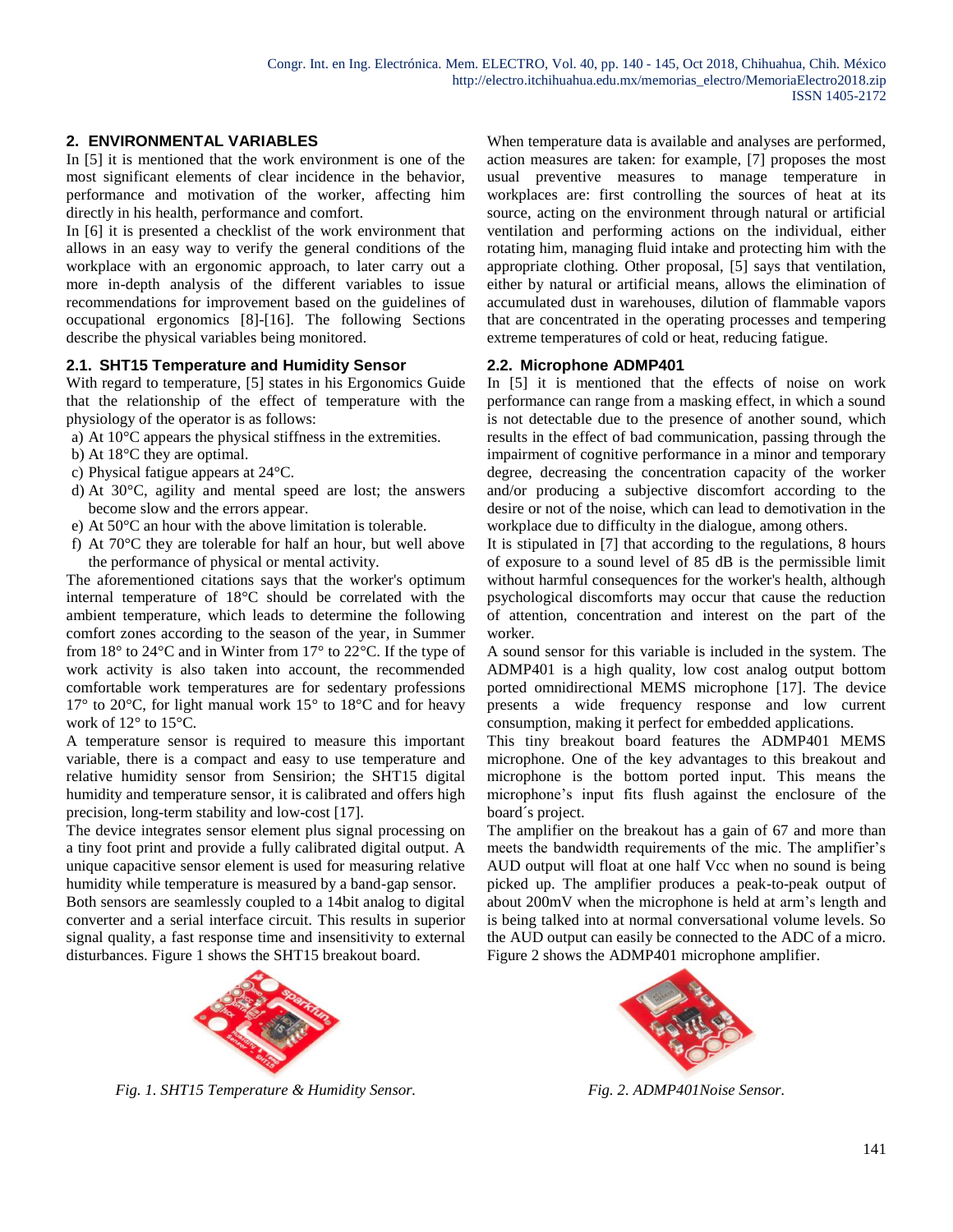# **2.3. TEMT6000 Light Sensor**

With regard to the lighting environment, [7] notes that the ability of the visual organs to adapt to non-optimal conditions of lighting brings as a consequence the importance of this factor; even though, more than 80% of the information that workers receive is visual, so here lies the importance of illumination in optimal performance in the workplace.

A very basic light sensor for this variable may be the breakout board for the TEMT6000 Ambient Light Sensor [17]. The sensor contains a photo-transistor - the greater the incoming light, the higher the analog voltage on the signal pin.

The Figure 3 shows the TEMT6000 light sensor.



*Fig. 3. TEMT6000 Light Sensor.*

# **3. ARDUINO**

The sensors describe on the previous Sections contain libraries and/or applications examples to interface with the Arduino Uno platform, which is a dedicated real-time slave processor [18]. The Arduino is a popular, low-cost, and powerful controller that here is used as a very capable companion controller for the Raspberry Pi (RPi). Arduino boards are designed as an introductory platform for embedded systems. It's programmed using the Arduino programming language, in the Arduino development environment (IDE), which are both user friendly.

In this project, Arduino is used as a framework for a Raspberry Pi (RPi) application, as an embedded system slave processor; Arduino contributes with high-speed workload, while still RPi maintains high-level control. Figure 4 shows the hardware elements that include Arduino and sensors.



*Fig. 4. Arduino framework for sensing application.*

Figure 5 shows the Arduino system and commercial meter instruments that it is substituting: Thermometer/Hygrometer, Decibel meter and Light meter (Luxes).



*Fig. 5. Commercial meters substituted by our system.*

# **3.1. Validation**

SHT15 is an intelligent device that provides directly to the Arduino a valid temperature and relative humidity. But, both: ADMP401 and TEMT6000 are very basic sensors that don´t provide adequate measurement units: Decibels and Luxes.

Polynomial equations were calculated in order to validate our instrument with the commercial ones.

# **3.1.1 Decibel Meter**

Table 1 represents the measurements that were obtained from the ADMP401 sensor (*x*) and a commercial decibel meter (*y*) in very diverse conditions.

 $x$  is the input and  $y$  is the output for the Matlab's polyfit command [19].

| Sample | ADMP401(x) | Decibel Meter $(y)$ |  |  |  |  |  |
|--------|------------|---------------------|--|--|--|--|--|
|        |            | 50                  |  |  |  |  |  |
| 2      | 82         | 82                  |  |  |  |  |  |
|        | 155        | 88                  |  |  |  |  |  |
|        | 255        | 93                  |  |  |  |  |  |
|        | 411        | 97                  |  |  |  |  |  |
| 6      | 640        | 97                  |  |  |  |  |  |
|        | 667        | 100                 |  |  |  |  |  |
|        |            | 100                 |  |  |  |  |  |

*Table 1.Validation for Decibel Meter.*

An order 3 polynomial equation was the best behave one, as shown in equation (1).

$$
y = 8.2165e^{-7}x^3 - 0.0010x^2 + 0.3844x + 51.0603
$$
 (1)

Figure 6 shows the comparison between the commercial Decibel Meter and the validation polynomial.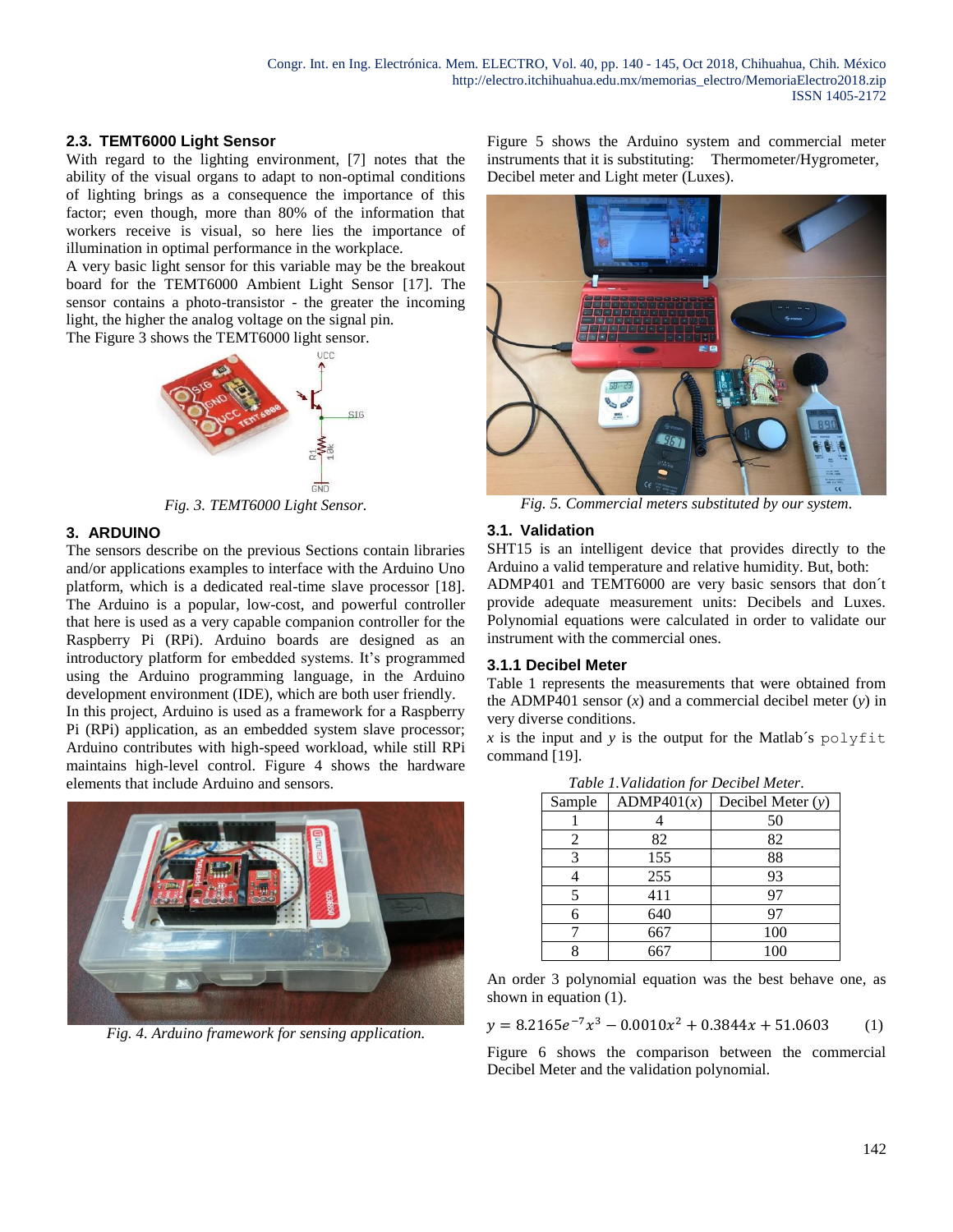

*Fig. 6. Comparison Decibel Meter and polynomial.*

#### **3.1.2 Lux Meter**

Table 2 represents the measurements that were obtained from the TEMT6000 sensor (*x*) and a commercial lux meter (*y*) in very diverse conditions.

 $x$  is the input and  $y$  is the output for the Matlab's polyfit command [19].

| Table 2. Validation for Lux Meter. |                |                 |  |  |  |  |  |
|------------------------------------|----------------|-----------------|--|--|--|--|--|
| Sample                             | TEMT6000 $(x)$ | Lux Meter $(y)$ |  |  |  |  |  |
|                                    | 23             | 42              |  |  |  |  |  |
| 2                                  | 55             | 119             |  |  |  |  |  |
| 3                                  | 75             | 203             |  |  |  |  |  |
|                                    | 120            | 325             |  |  |  |  |  |
|                                    | 170            | 765             |  |  |  |  |  |
| 6                                  | 245            | 852             |  |  |  |  |  |
|                                    | 430            | 1030            |  |  |  |  |  |

An order 3 polynomial equation was the best behave one, see equation (2).

$$
y = -2.5503e^{-5}x^3 + 0.0095x^2 + 3.1870x - 64.4382 \tag{2}
$$

Figure 7 shows the comparison between the commercial Lux Meter and the validation polynomial.



*Fig. 7. Comparison Lux Meter and polynomial.*

# **3.2 Serial Interfacing**

Arduino is effectively interfaced to the Raspberry Pi using UART serial. UART connection between the Arduino and RPi is the most straightforward method of establishing a slaveprocessor framework [18].

### **4. RASPBERRY PI**

Raspberry Pi offers an embedded operating system version of Linux, called Raspbian, it contains a vast amount of software and device drivers that are freely available [20].

The RPi is also capable of handle physical computing devices, as the Arduino embedded system thru UART communication interface, C language and for internet-attached applications.

#### **4.1 WiringPi**

WiringPi is an extensive GPIO control library for the RPi platform; this is written and maintained by Gordon Henderson [21]. The library function syntax is similar to that in the Arduino Wiring library, and it is a popular choice among RPi users. The wiringPi library also has third-party bindings for Python, Ruby, and Perl.

WiringPi utilizes the sysfs and memory-mapped techniques to create a highly efficient library and command set that have been custom developed for the RPi platform.

WiringPi contains also a comprehensive library of C functions for controlling RPi on-board serial communication port by means of the wiringSerial specific library. Functions as: serialOpen, serialFlush, serialDataAvail, serialGetchar, serialClose, etc. are very useful to read data form the Arduino, which is sending sensor measurement continuously.

#### **4.2 LAMP**

LAMP is a web development platform that uses Linux as the operating system, Apache as a web HTTP server, MySQL as a relational database management system and PHP as an objectoriented programming language.

Linux is a Unix-like computer operating system assembled under the model of free and open source software development and distribution.

The Apache server is an open-source platform that implements HTTP protocols for the creation of internet sites. The Apache web server is a lightweight server that has an overhead that is suitable for running on the RPi. Running a web server on the RPi provides it with a number of application possibilities, including the following:

- a) Present general web content to the world.
- b) Integrate sensors and display their values to the world.
- c) Integrate sensors and use it to intercommunicate between devices.
- d) Provide web-based interfaces to tools that are running on the RPi.

MySQL is an open source multi-thread and multi-user relational database management system (RDBMS), based on structured query language (SQL) [22][23]. MySQL runs on virtually all platforms, including of course Linux. Although it can be used in a wide range of applications, MySQL is associated with web-based applications and online publishing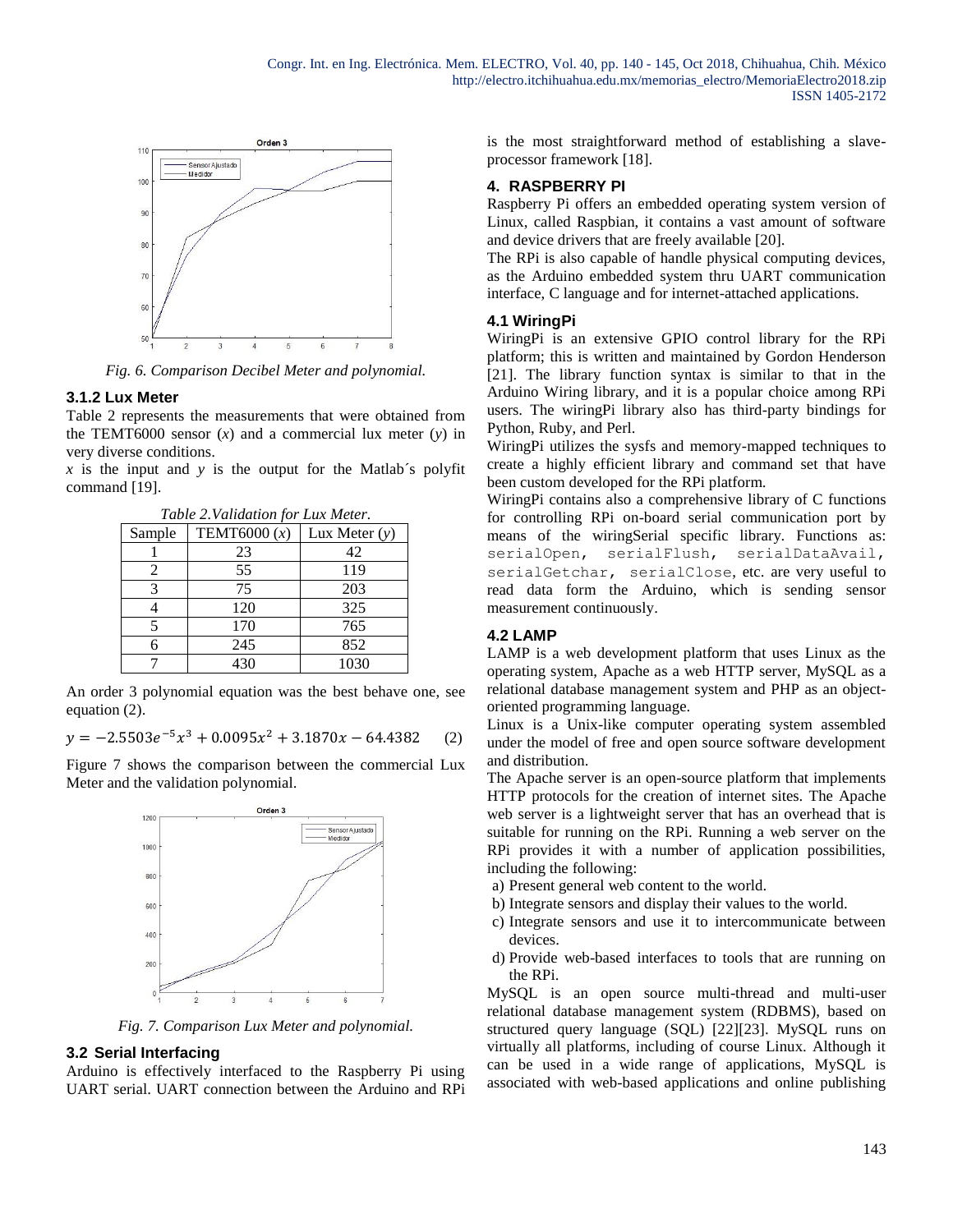and it is an important component of the LAMP open-source business stack.

To support database administration, the phpMyAdmin application was installed (Figure 8), it is a free tool and it is programmed in PHP.

| phpMyAdmin                         | E. Server: localhost » ID Database: monitoreo » El Table: ambiente<br>$\overline{\phantom{a}}$ |                |                |                |                  |               |  |  |
|------------------------------------|------------------------------------------------------------------------------------------------|----------------|----------------|----------------|------------------|---------------|--|--|
| 合同运动门会                             | 动<br>Browse                                                                                    | Structure<br>Ш | SOL            | Search         | <b>Ac</b> Insert | Export<br>251 |  |  |
| Recent Favorites                   | + Options                                                                                      |                |                |                |                  |               |  |  |
| $-6$ New                           | fecha                                                                                          | luminosidad    | farenheit      | centigrados    | humedad          | decibeles     |  |  |
| information schema                 | 2018-02-01 11:47:14                                                                            |                | з              |                | 5                |               |  |  |
| monitoreo                          | 2018-02-01 11:52:09                                                                            |                | $\overline{2}$ | $\overline{a}$ | 4                | 5             |  |  |
| New                                | 2018-02-01 11:55:26                                                                            |                | $\overline{2}$ | з              | 4                | 5             |  |  |
| <b>Exambiente</b><br>+ III Columns | 2018-02-01 12:08:25                                                                            | 4016           | 80             | 26             | 25               | 69            |  |  |
|                                    | 2018-02-01 12:08:28                                                                            | 4000           | 80             | 26             | 25               | 63            |  |  |
|                                    | 2018-02-01 12:06:34                                                                            | 4016           | 80             | 26             | 25               | 73            |  |  |
| $+$ $\equiv$ mysql                 | 2018-02-01 12:06:35                                                                            | 4000           | 80             | 26             | 25               | 96            |  |  |
| performance schema<br>phpmyadmin   | 2018-02-01 12:08:35                                                                            | 4016           | 80             | 26             | 25               | 107           |  |  |
|                                    | 2018-02-01 12:06:37                                                                            | 4000           | 80             | 26             | 25               | 66            |  |  |
|                                    | 2018-02-01 12:08:44                                                                            | 4016           | 80             | 26             | 25               | 63            |  |  |
|                                    | 2018-02-01 12:08:46                                                                            | 4016           | 80             | 26             | 25               | 56            |  |  |
|                                    | 2018-02-01 12:08:51                                                                            | 3984           | 80             | 26             | 25               | 58            |  |  |
|                                    | 2018-02-01 12:08:51                                                                            | 4000           | 80             | 26             | 25               | 74            |  |  |
|                                    | 2018-02-01 12:08:53                                                                            | 4000           | 80             | 26             | 25               | 96            |  |  |
|                                    | 2018-02-01 12:08:56                                                                            | 4016           | 80             | 26             | 25               | 140           |  |  |
|                                    | 2018-02-01 12:08:58                                                                            | 4000           | 80             | 26             | 25               | 129           |  |  |
|                                    | 2018-02-01 12:09:01                                                                            | 3984           | 80             | 26             | 25               | 140           |  |  |

*Fig. 8. phpMyAdmin.*

To store the information that is being collected with the prototype, a database was created in MariaDB [24].

PHP (Hypertext Preprocessor) is a server-side scripting language designed for web development but also used as a general-purpose programming language. PHP code is interpreted by a web server via a PHP processor module, which generates the resulting web page. PHP commands are embedded directly into an HTML source document or it can call an external file to process data. Also it includes a command-line interface capability and is used in standalone graphical applications.

# **4.3 Motion**

A webcam was attached to the RPi so that it can be used for capturing video data using low-level Linux drivers and the Motion application program. The RPi and Logitech C920 webcam (Figure 9) is used for workplace monitoring; the RPi is a platform for capturing high-quality video and saving the data on the RPi file system, .avi format. The durations of the video streams are limited only by the available storage.

Motion is a is a highly configurable program that monitors the video signal from many type of cameras and is able to detect if a significant part of the picture has changed [25], in other words, it can detect motion.



*Fig. 9. Webcam Logitech C920.*

# **4.4 IoT**

The Raspberry Pi is used here as a core building block of the Internet of Things (IoT). In this research, the networking programming, the IoT, the connection of sensors (thru Arduino) and the webcam workplace monitoring to the internet were developed. Communication architecture configures the RPi to be a web server and uses various server-side scripting techniques to display sensor data and streamed video.

The IoT concept envisions that if physical sensors and actuators can be linked to the Internet, then a whole broad range of applications and services are possible.

The switches and routers to communicate the Raspberry Pi to the internet and the local network, as well as the HTTP protocol with the Apache server, in order to create an application to show the information to the end user.

By storing the data generated by the sensors in a database in MySQL, allows the best use and analysis for decision making by the user.

The programming of a script in PHP allows creating the graph results in a web page with the Apache server. With the information stored in the database we proceeded to graph the data, with code developed in PHP, and the script creates CANVAS JS graphics, obtaining four different graphs, one for each sensor to be analyzed.

Figure 10 shows the data obtained during the time in which the tests were performed.



*Fig. 10. Physical variables.*